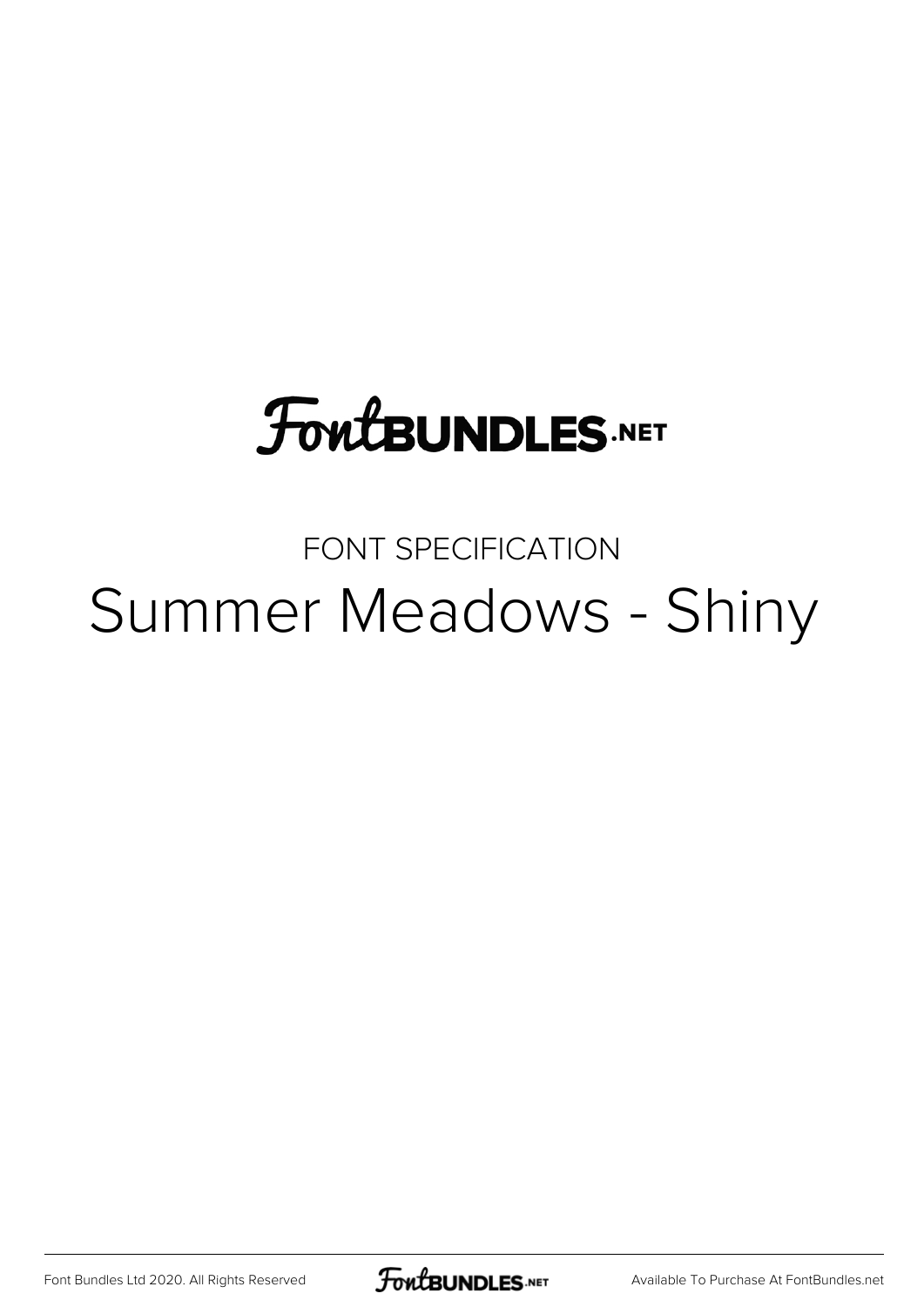### Summer Meadows - Regular

**Uppercase Characters** 

### ABCDEFGHIJKIMNOPQRSTUVWXYZ

Lowercase Characters

#### ABCDEFGHIJKIMNOPQRSTUVWXYZ

Numbers

#### 0123456789

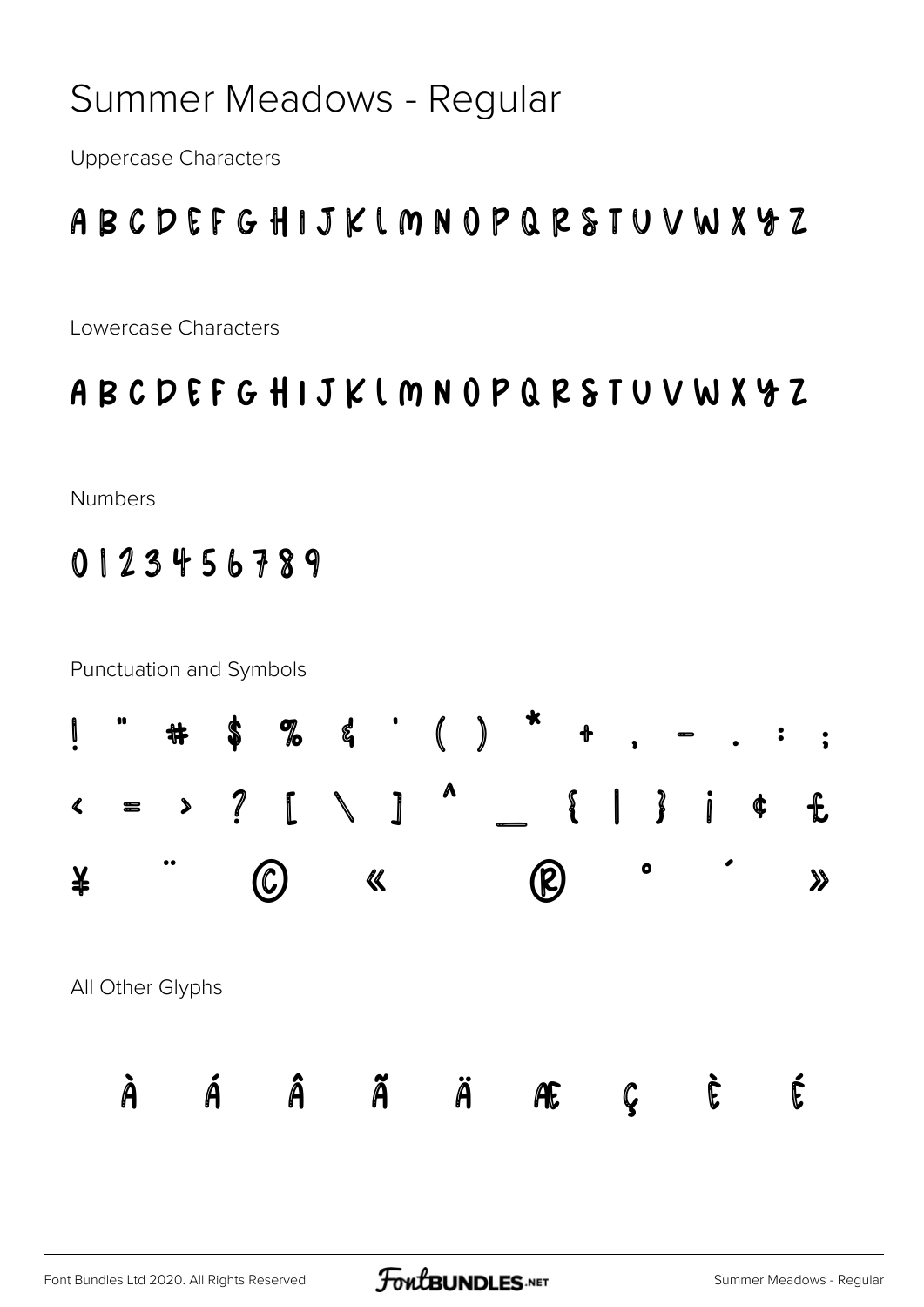|   |  |  | $\hat{\mathbf{E}}\qquad\qquad \hat{\mathbf{E}}\qquad\qquad \hat{\mathbf{i}}\qquad\qquad \hat{\mathbf{i}}\qquad\qquad \hat{\mathbf{i}}\qquad\qquad \hat{\mathbf{F}}\qquad\qquad \hat{\mathbf{N}}\qquad\qquad \hat{\mathbf{O}}$                                                                                                                                                                                                                                    |                         |
|---|--|--|------------------------------------------------------------------------------------------------------------------------------------------------------------------------------------------------------------------------------------------------------------------------------------------------------------------------------------------------------------------------------------------------------------------------------------------------------------------|-------------------------|
|   |  |  | $\begin{matrix} \hat{0} & \hat{0} & \hat{0} & \hat{0} & \hat{0} & \hat{0} & \hat{0} & \hat{0} & \hat{0} & \hat{0} & \hat{0} & \hat{0} & \hat{0} & \hat{0} & \hat{0} & \hat{0} & \hat{0} & \hat{0} & \hat{0} & \hat{0} & \hat{0} & \hat{0} & \hat{0} & \hat{0} & \hat{0} & \hat{0} & \hat{0} & \hat{0} & \hat{0} & \hat{0} & \hat{0} & \hat{0} & \hat{0} & \hat{0} & \hat{0} & \hat{0}$                                                                           |                         |
| ý |  |  | P ß À Á Â Ã Ä                                                                                                                                                                                                                                                                                                                                                                                                                                                    | $\overline{\mathbf{f}}$ |
|   |  |  | $\zeta \hspace{0.1in} \dot{\xi} \hspace{0.1in} \dot{\xi} \hspace{0.1in} \ddot{\xi} \hspace{0.1in} \dot{\zeta} \hspace{0.1in} \dot{\zeta} \hspace{0.1in} \dot{\zeta} \hspace{0.1in} \dot{\zeta} \hspace{0.1in} \dot{\zeta} \hspace{0.1in} \dot{\zeta} \hspace{0.1in} \dot{\zeta} \hspace{0.1in} \dot{\zeta} \hspace{0.1in} \dot{\zeta} \hspace{0.1in} \dot{\zeta} \hspace{0.1in} \dot{\zeta} \hspace{0.1in}$                                                      |                         |
|   |  |  | độ Nộ Ô Ô Õ Ö Ø Ù                                                                                                                                                                                                                                                                                                                                                                                                                                                |                         |
|   |  |  | Ú Û Ü Ý Þ Ÿ A Ć Ę                                                                                                                                                                                                                                                                                                                                                                                                                                                |                         |
|   |  |  | $1\qquad \qquad \mathfrak{t}\qquad \hat{\mathfrak{h}}\qquad \qquad \hat{\mathfrak{z}}\qquad \qquad \hat{\mathfrak{z}}\qquad \qquad \hat{\mathfrak{c}}\qquad \qquad \  \  \, \ldots\qquad \qquad \  \, \ldots\qquad \qquad \  \, \ldots\qquad \qquad \  \, \ldots\qquad \qquad \  \, \ldots\qquad \qquad \  \, \ldots\qquad \qquad \  \, \ldots\qquad \qquad \  \, \ldots\qquad \qquad \  \, \ldots\qquad \qquad \  \, \ldots\qquad \qquad \  \, \ldots\qquad \q$ |                         |